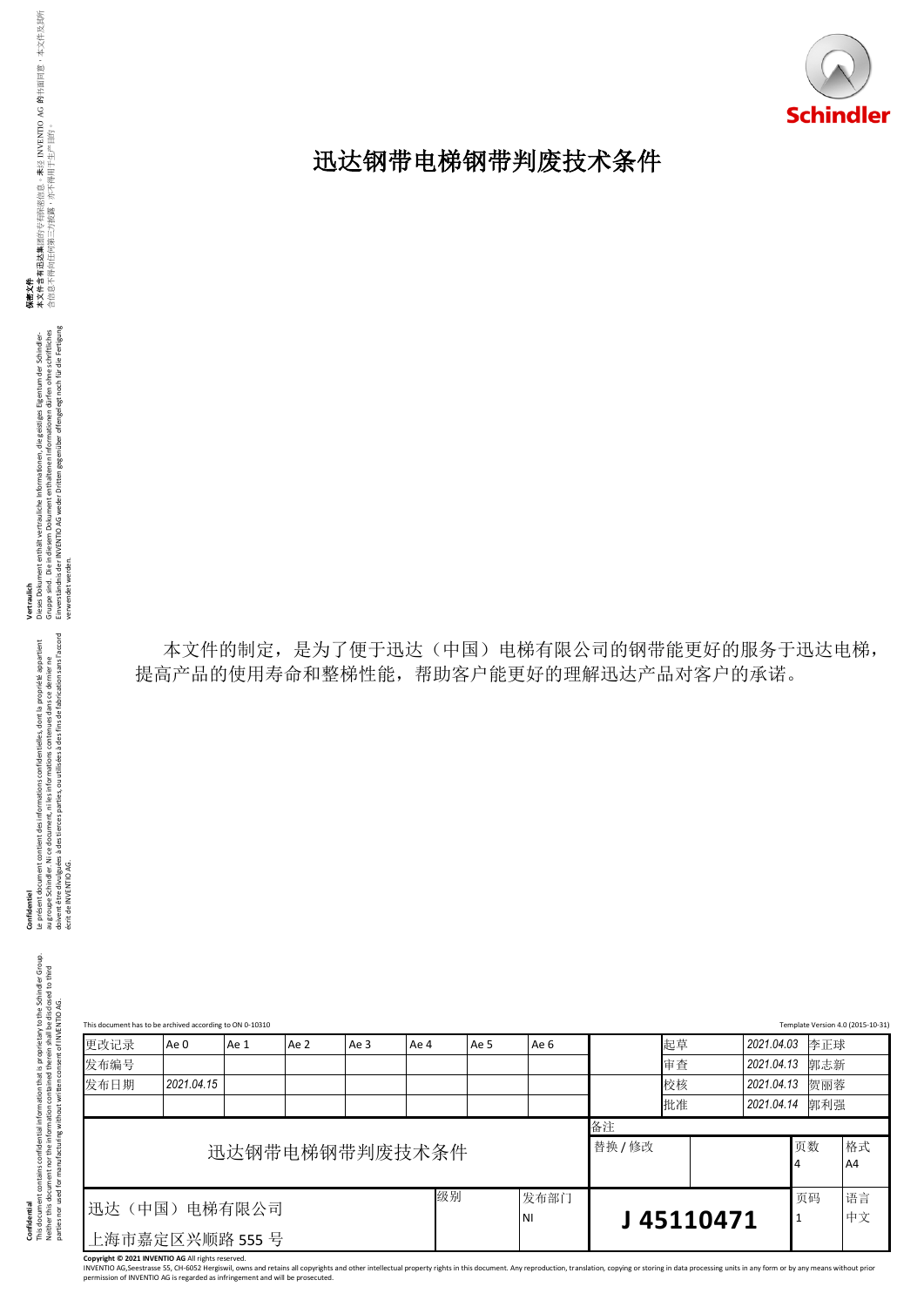## 迅达钢带电梯钢带判废技术条件

| 问题照片            | 描述              |
|-----------------|-----------------|
| <b>CERCITES</b> | 内部钢丝断裂          |
| 310_000154_03   | 钢丝刺穿钢带包覆层且包覆层开裂 |
|                 | 钢带包覆层纵向开裂       |
| 590 BERRED      | 钢带包覆层纵向开裂       |

Confidential<br>This document contains confidential information contained therein shall be disclosed to third<br>parties nor used for manufacturing without written consent of INVENTIO AG.<br>parties nor used for manufacturing witho This document contains confidential information that is proprietary to the Schindler Group. Neither this document nor the information contained therein shall be disclosed to third parties nor used for manufacturing without written consent of INVENTIO AG. **Confidential**

**Confidentiel** 

écrit de INVENTIO AG.

Le présent document contient des informations confidentielles, dont la propriété appartient au groupe Schindler. Ni ce document, ni les informations contenues dans ce dernier ne doivent être divulguées à des tierces parties, ou utilisées à des fins de fabrication sans l'accord

Confidentel<br>Le présent document contient des informations confidentielles, dont la propriété appartient<br>au groupe Schindler. Ni ce document, ni les informations contenues dans ce dernier ne<br>écrit de INVENTO AGs à des tierc

**Vertraulich**<br>Dieses Dokument enthält vertrauliche informationen, die geistiges Eigentum der Schindler-<br>Gruppe sind. Die in diesem Dokument enthältenen informationen dürfen ohne schriftliches<br>verwendet werden (NSNTIO AG we Dieses Dokument enthält vertrauliche Informationen, die geistiges Eigentum der Schindler-<br>Gruppe sind. Die in diesem Dokument enthaltenen Informationen dürfen ohne schriftliches Einverständnis der INVENTIO AG weder Dritten gegenüber offengelegt noch für die Fertigung

**保密文件**<br>本文件含有迅达集团的专有保密信息。<br>全性自军得台巴西等三主世家,主军得

未<br>经<br>H

含信息不得向任何第三方披露,亦不得用于生产目的。

经 INVENTIO AG 86书画同源• 林文件及其所

verwendet werden.

| 中国)<br>电梯有限公司<br> 迅达 | 发布编号 | 发布日期      | Ae |          | 页数 | - 格式           | 语言           |
|----------------------|------|-----------|----|----------|----|----------------|--------------|
| 上海市嘉定区兴顺路 555号       |      | 2021.4.13 |    | 45110471 |    | A <sup>4</sup> | 中立<br>$\sim$ |

**Copyright © 2021 INVENTIO AG**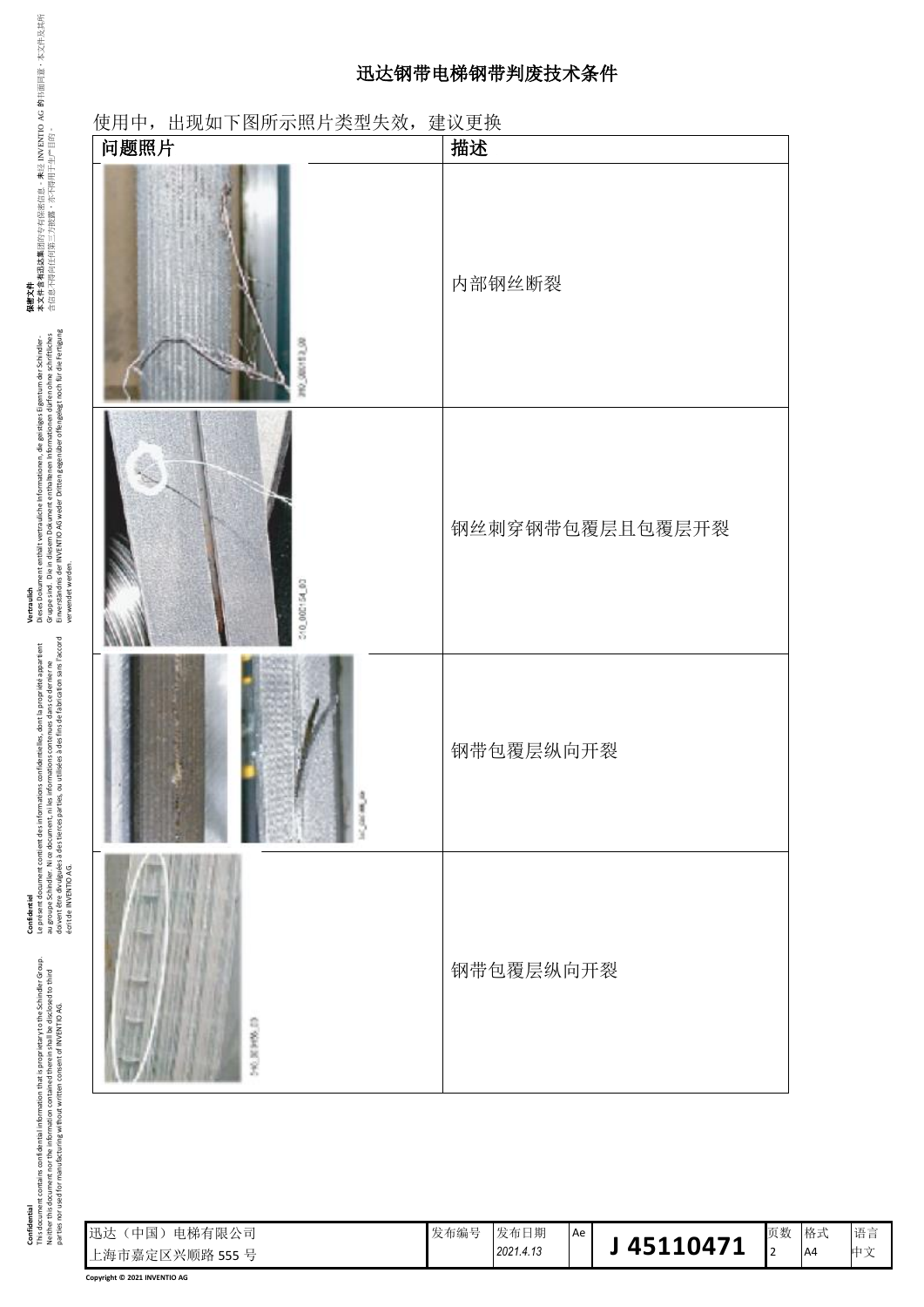| Confidential                                                                              | Confidentiel                                        |
|-------------------------------------------------------------------------------------------|-----------------------------------------------------|
| is document contains confidential information that is proprietary to the Schindler Group. | Le présent document contient des informations co    |
| Neither this document nor the information contained therein shall be disclosed to third   | au groupe Schindler. Ni ce document, ni les inform  |
| parties nor used for manufacturing without written consent of INVENTIO AG.                | doivent être divulguées à des tierces parties, ou u |
|                                                                                           |                                                     |

confidentielles, dont la propriété appartient<br>mations contenues dans ce dernier ne<br>utilisées à des fins de fabrication sans l'accord doivent être divulguées à des tierces parties, ou utilisées à des fins de fabrication sans l'accord Le présent document contient des informations confidentielles, dont la propriété appartient au groupe Schindler. Ni ce document, ni les informations contenues dans ce dernier ne écrit de INVENTIO AG. écrit de INVENTIO AG.

**Vertraulich**<br>Dieses Dokument enthält vertrauliche Informationen, die gestiges Eigentum der Schindler-<br>Gruppe sind. Die in diesem Dokument enthältenen Informationen dürfen ohne schriftliches<br>verwendet werden (WSNTIO AG wed Dieses Dokument enthält vertrauliche Informationen, die geistiges Eigentum der Schindler-<br>Gruppe sind. Die in diesem Dokument enthaltenen Informationen dürfen ohne schriftliches Einverständnis der INVENTIO AG weder Dritten gegenüber offengelegt noch für die Fertigung verwendet werden.

**保密文件**<br>本文件含有迅达集团的专有保密信息。未经 INVENTIO AG 的书面同意,本文件及其所<br>合信息不得向任何第三方披露,亦不得用于生产目的。 保密文件<br>本文件合格<br>本文件包括基本文件合格(The Protect) 含信息不得向任何第三方披露,亦不得用于生产目的。

| SNI DIESO IN | 钢带的曳引面的包覆层被外在部件顶伤                     |
|--------------|---------------------------------------|
| 8            | 钢带导向面生锈严重                             |
|              | 钢带曳引面局部有锈蚀面。一此项不作<br>为更换准测, 依据实际情况而定。 |
|              | 钢带在导向面生锈                              |

| 迅达<br>电梯有限公司<br>中国<br>上海市嘉定区兴顺路 555号 | 发布编号 | 发布日期<br>2021.4.13 | Ae | 45110471 | 页数 | 格式<br>A4 | 语言<br>- 111 T<br>∼ |
|--------------------------------------|------|-------------------|----|----------|----|----------|--------------------|
|--------------------------------------|------|-------------------|----|----------|----|----------|--------------------|